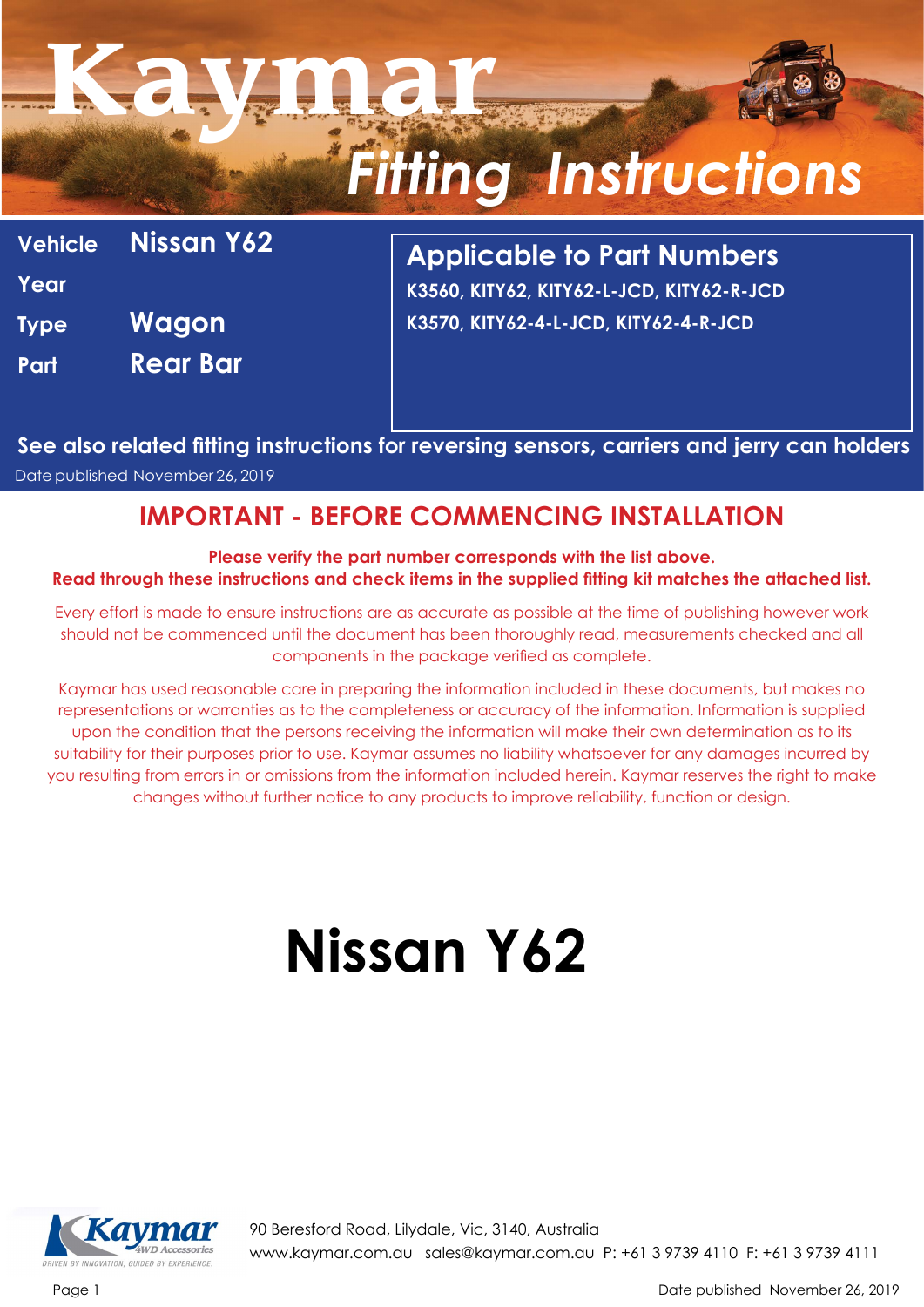- 1. Remove original rear bumper and towbar (If fitted)
- 2. Remove both tail light assemblies by prising open plastic cover using a flat head screwdriver. Remove two bolts in tail light and one in the top of bumper.



- 3. Gently pull tail light assembly towards outside of vehicle to release plugs. Un-plug wiring harness from behind light and put light aside.
- 4. Remove plastic rivot, one either side from top of bumper. Remove mud flaps and screw that is hidden behind mud flap that holds bumper wiring in position.



5. Remove all bolts from under bumper and all other mounting brackets.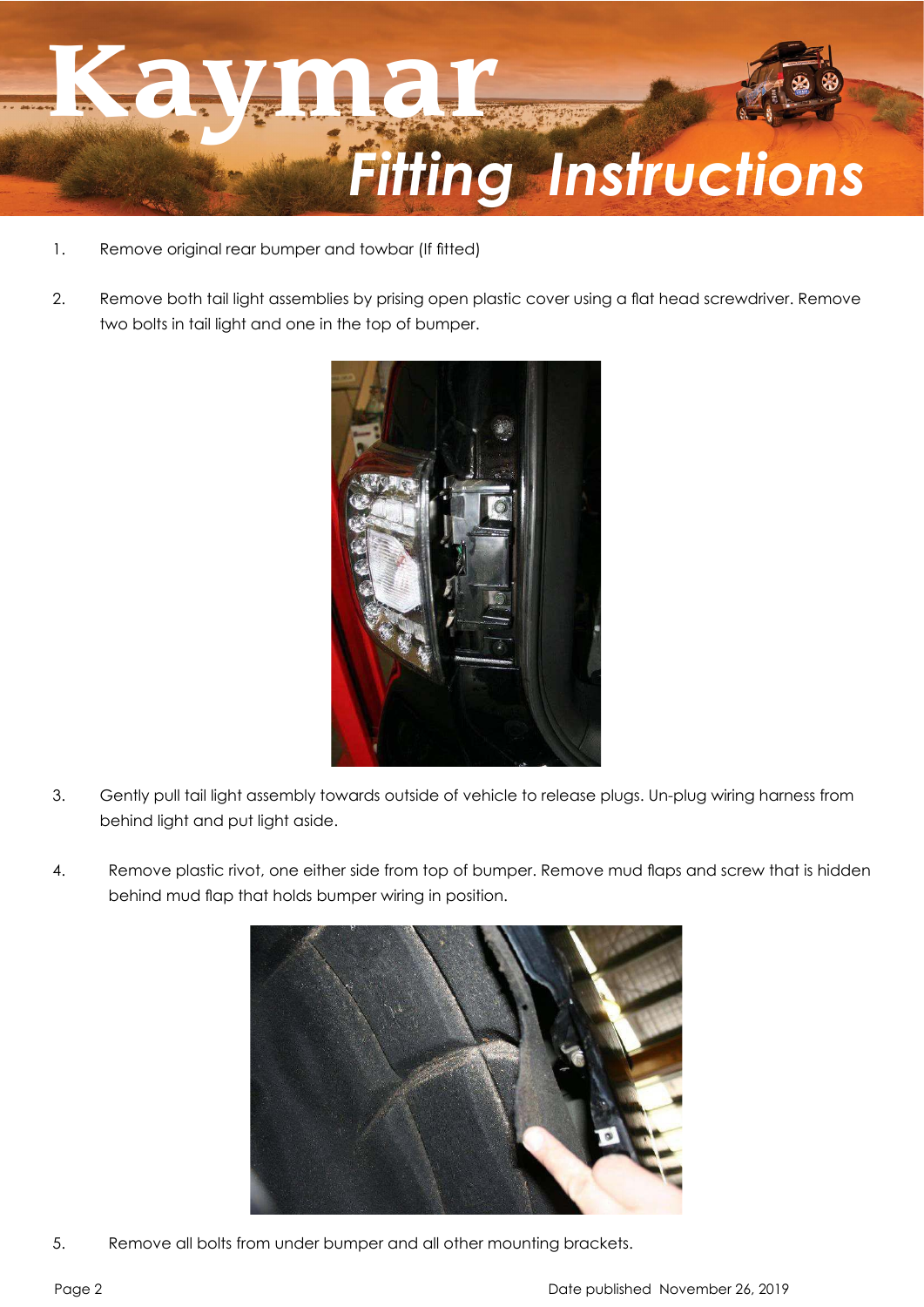- 6. Disconnect sensor harness and remove bumper, starting at mud flap end of bumper wing. Gently pull away from body to un-clip. Remove bumper and set aside on a non abrasive surface.
- 7. Remove sensor/sensor harness from bumper. Discard polyurethane bumper supports and two metal mounting brackets on rear face of chassis. These will not be re-used.

#### **MARKING AND CUTTING BUMPER**

- 8. Clip bumper back onto vehicle, making sure it sits back in its original position.
- 9. About 35mm above sensor hole, there is a natural line in bumper, mark down 25mm from this line and with a permanent marker and a ruler, draw a straight line across width of tailgate.



10. As seen in photo below, hold a ruler vertically against edge of bumper. Mark this position as this is where the cardboard template sits.



11. Position cardboard template on this mark. Making sure template is on the correct way. (TOP) is up and (L) or left is facing toward centre of vehicle. Wrap template around bumper corner following natural line in bumper. At the mark, flip the template over and mark right hand side the same way.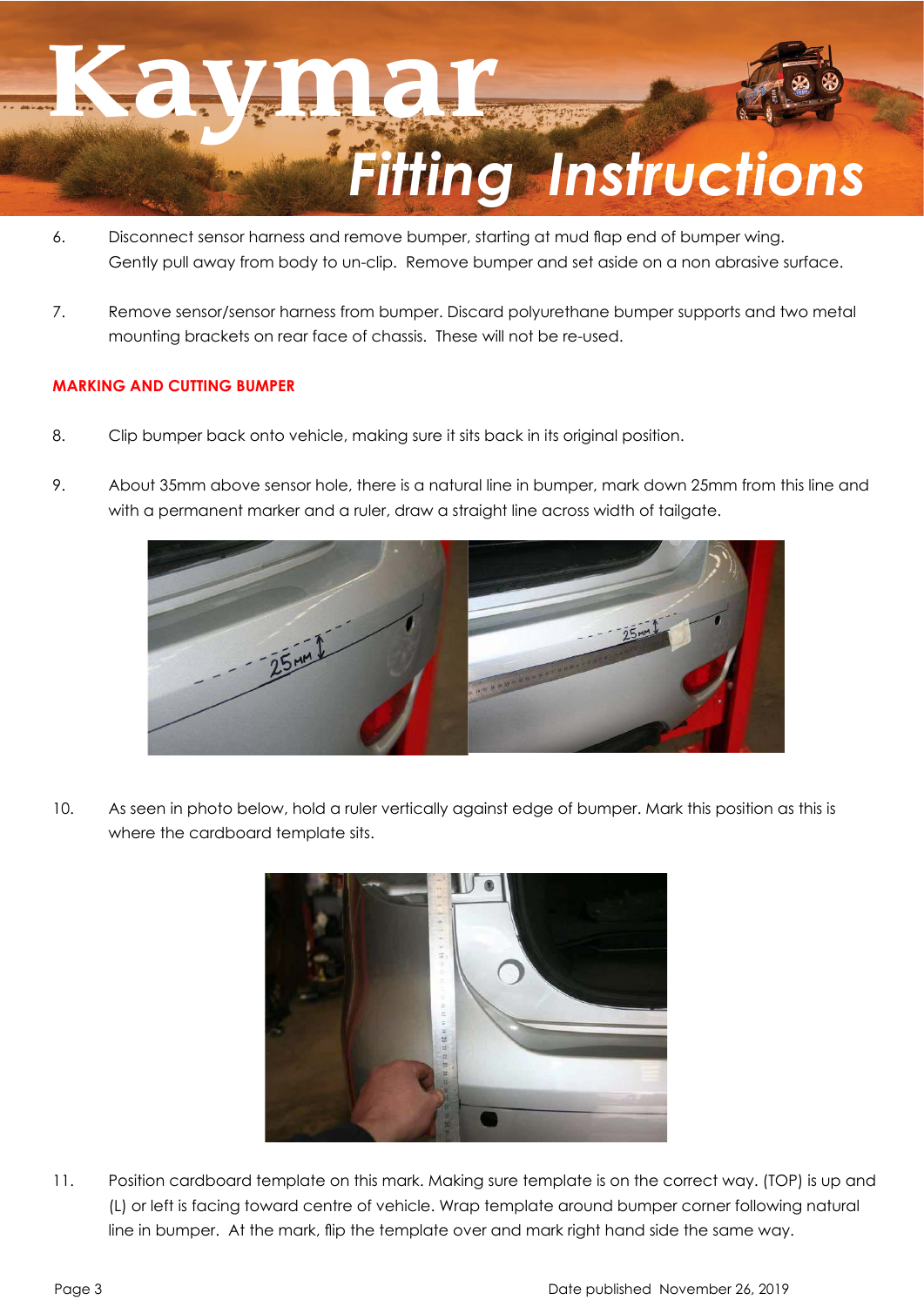

12. Measure down from where bumper meets body at wheel arch 100mm. Mark and with a ruler join line across to where template line finished.



13. Check all measurements are correct. Then using a grinder with cutting disc. Cut on line. If cutting bumper while bumper is on vehicle, be careful not to cut through any vehicle wiring eg:- sensor harness.

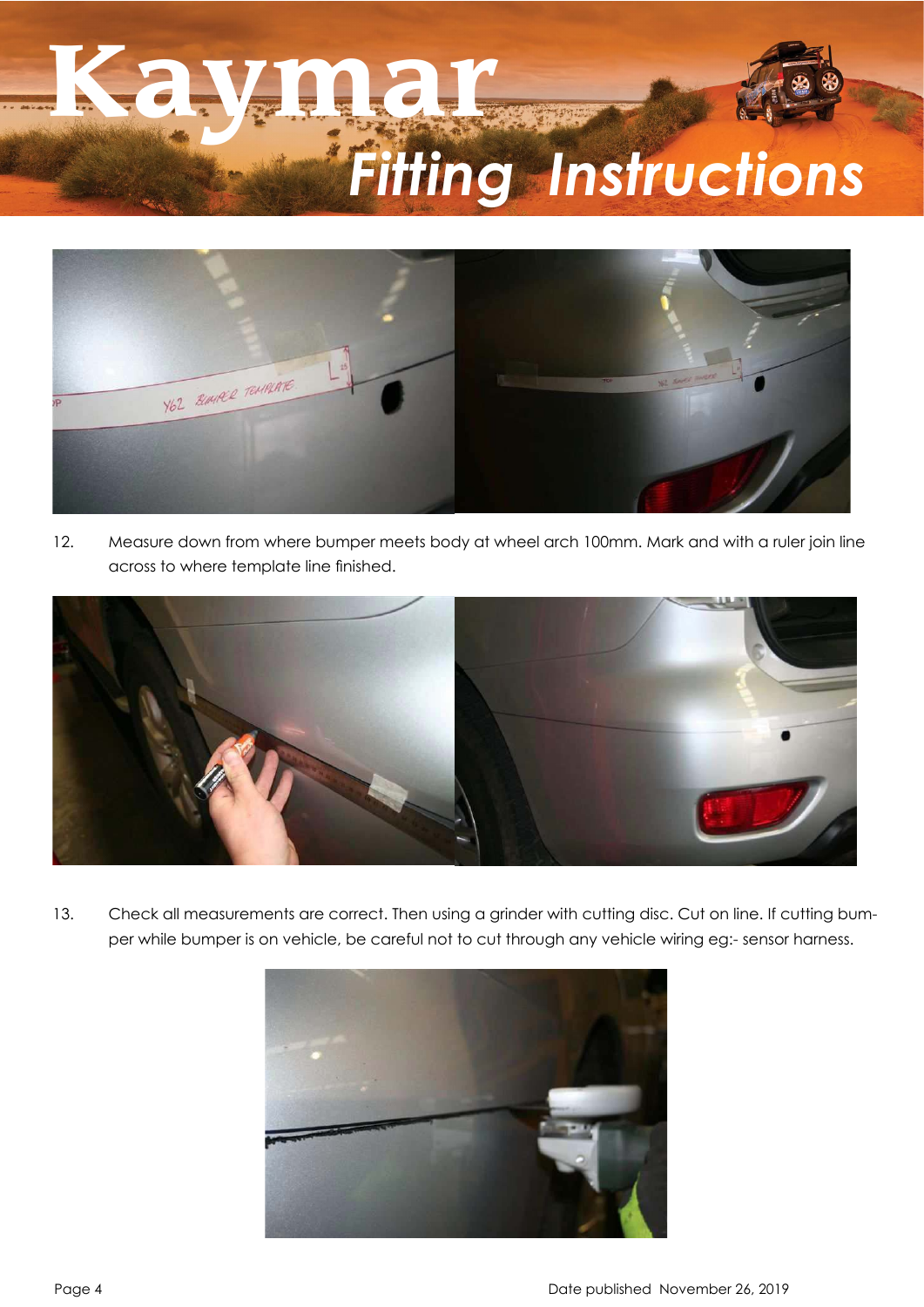

14. Once bumper is cut, clean cut edge with a stanley knife blade. Fit pinch weld supplied to cut edge of bumper.



15. On either side of chassis, are two captive nuts, knock out nuts, then drill holes to 1/2".



16. With another person, lift the Kaymar bar onto vehicle, being careful not to touch body. Fit 6 x M12 x 50 x 1.25 bolt, spring and flat washer to captive nuts in bottom of chassis, with 5mm packers between bar arms and chassis. **DO NOT TIGHTEN.**

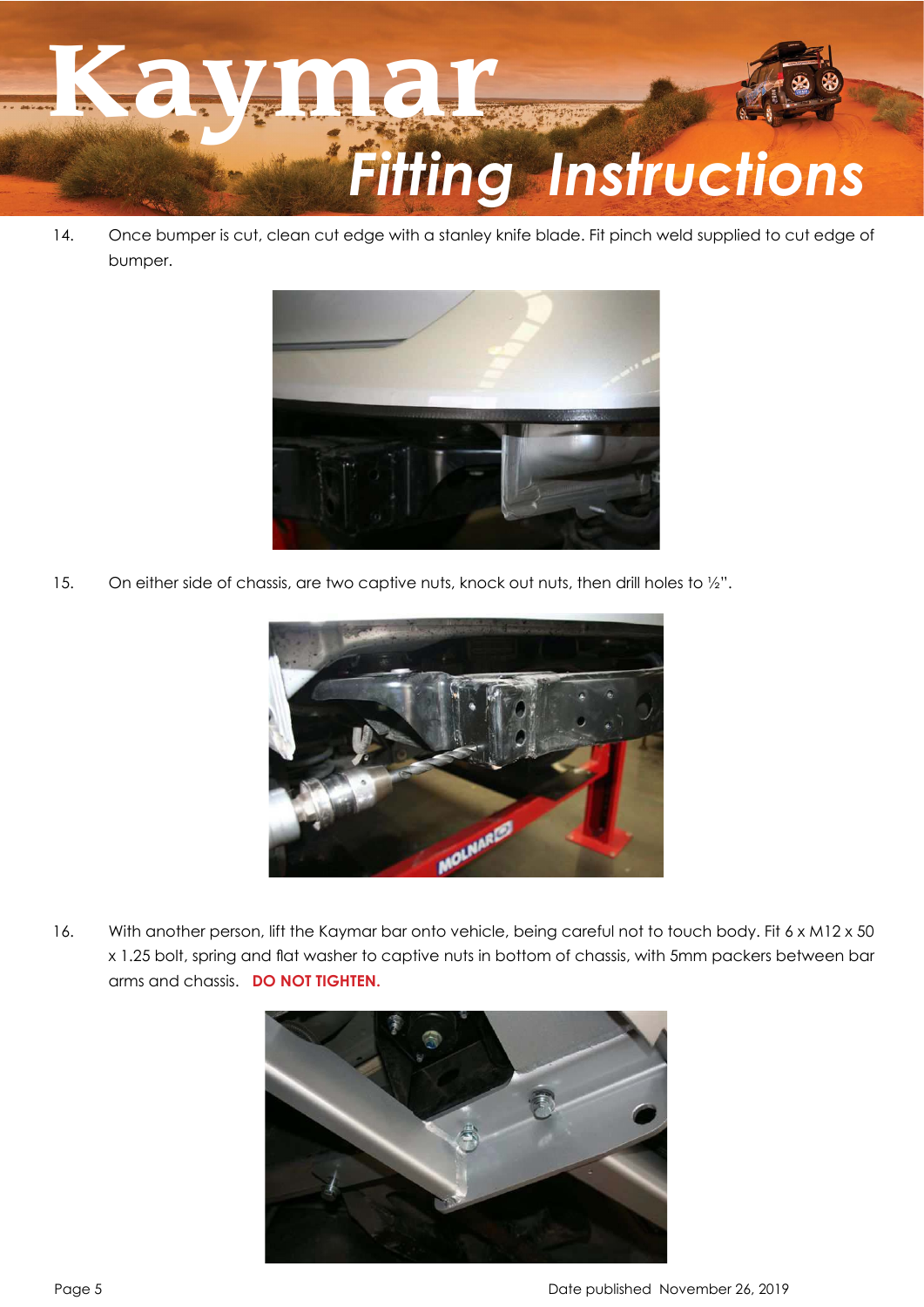17. Fit 4 x M12 x 25 x 1.25 bolt, spring and flat washers to the 4 captive nuts in centre of chassis.



18. Fit 4 x 2 either side – bolt on wire, through rectangular hole in chassis out through holes you drilled earlier using M12 flat, spring and nut.



- 19. Tighten 6 x bolts in the bottom of chassis first. Sight along wing and bumper cut, there should be an even gap of 5-8mm. 3mm packers are supplied for any variation in body to chassis.
- 20. Once level, tighten all remaining bolts.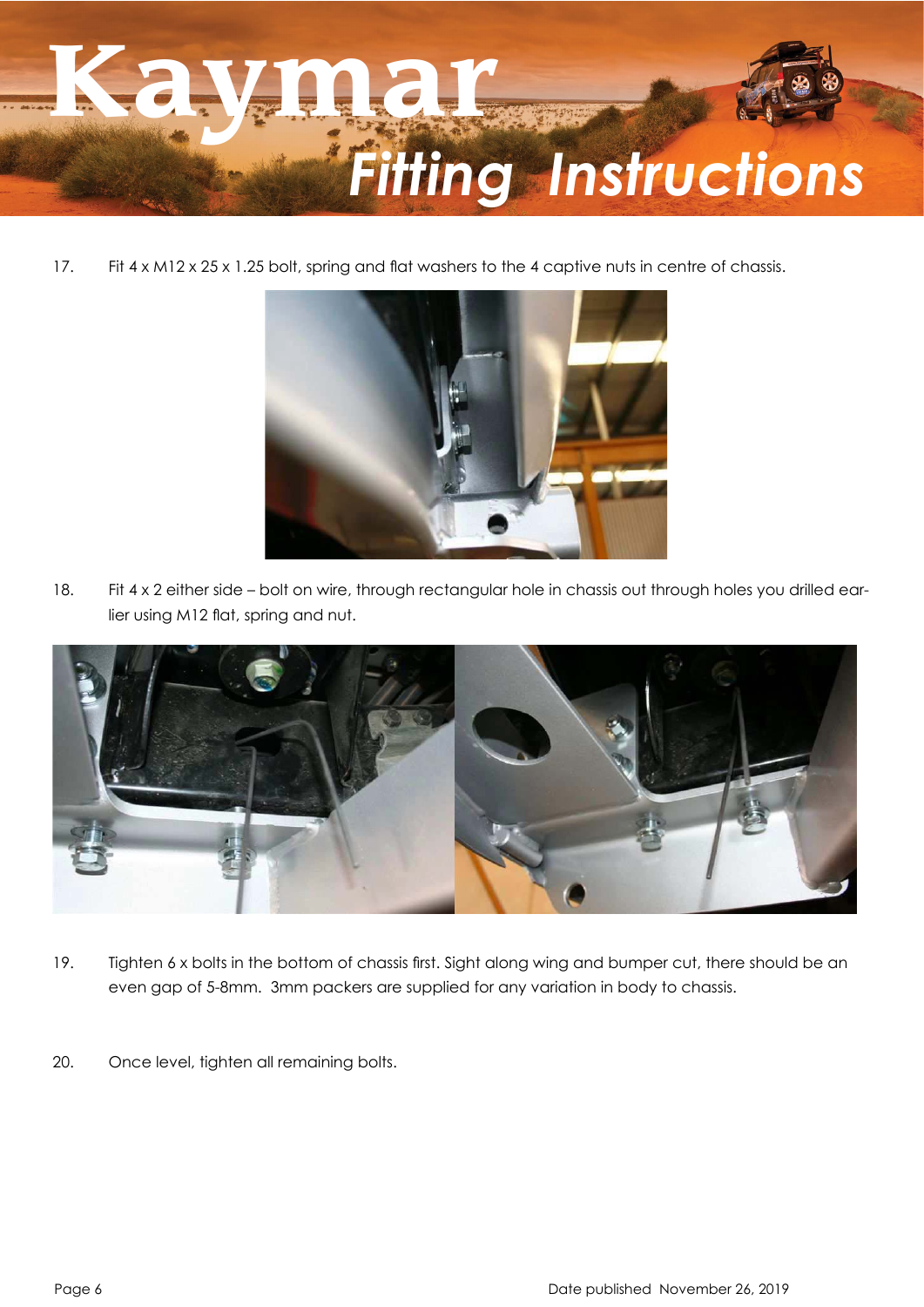21. Re-fit mud flaps using original screws in top of mud flap and, M6 x 60 pan head screw in bottom four holes. Secure using M6 nyloc nut. Tighten until mud flap sits just off end of wing.



- 22. Mark position of where mud flap bolt to original brackets. Drill out to 8mm and attach using original hardware.
- 23. Run a thin bead of silicon along underside of chequer plate curved edge. Place rubber strip along curved edge, run another bead of silicon along rubber strip. Fit to bar using stainless steel hex head screws and M6 flange nuts.

#### LED LIGHTS

Splice wiring supplied into Nissan trailer harness for LED lights following table below

| Green            | Right Hand Indicator |
|------------------|----------------------|
| Yellow           | Left hand Indicator  |
| <b>BrownTail</b> | Light                |
| Red              | Stop                 |
| White            | Earth                |
| Black            | Reverse              |

**NOTE:** For Reverse - unclip rear L/H trim to access the roof lining. In the centre of the roof there are three plugs. Unplug L/H plug and splice a wire to the RED/YELLOW wire. Feed the wire back through inside of the body down to the wiring harness.

24. If carriers or jerry can holder is to be fitted. See separate carrier/ jerry can instructions.

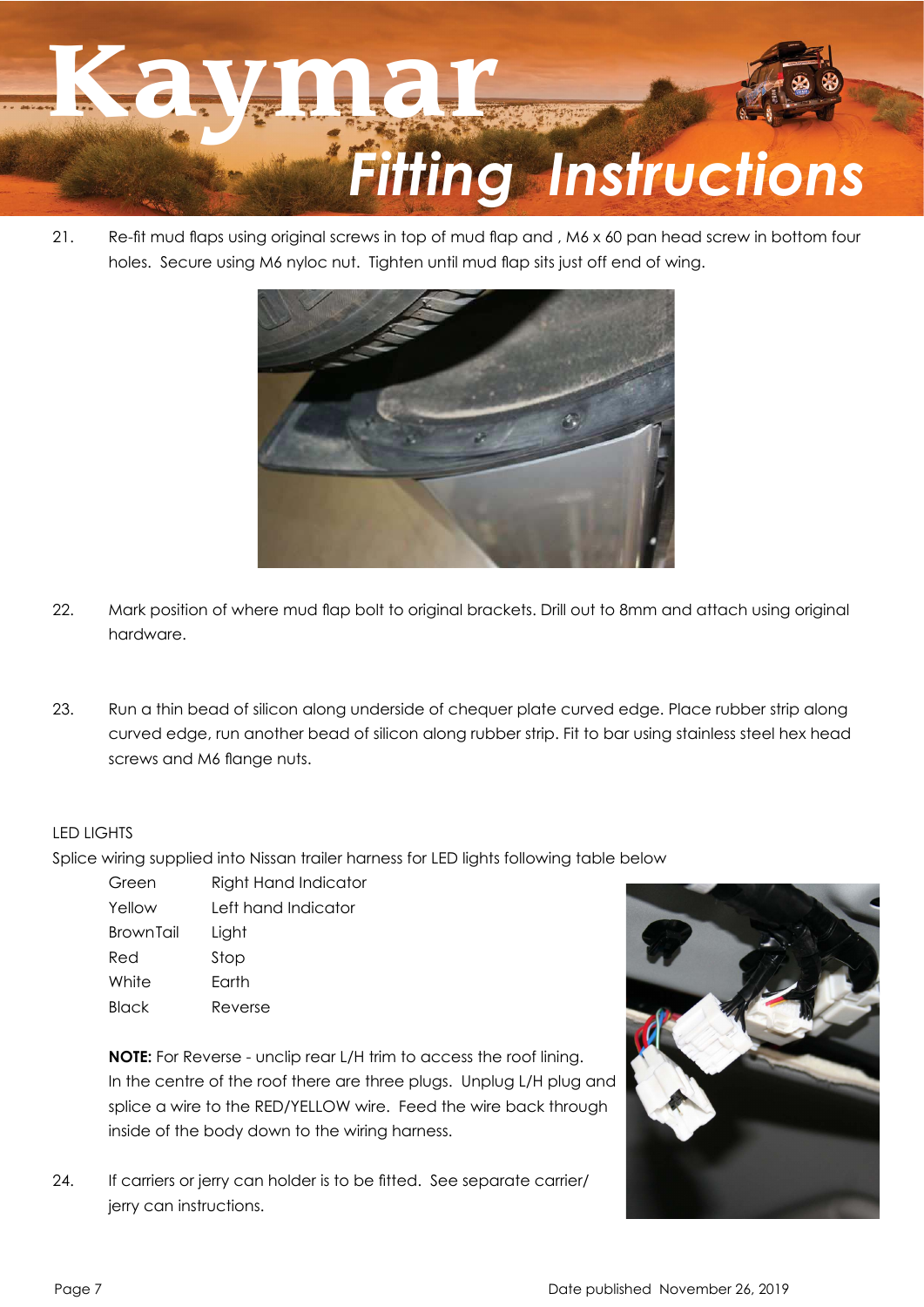#### **BK3560 Y62 GU PATROL REAR BAR**

QUANTITY DESCRIPTION 

- 6 BOLT M12 X 50 X 1.25 FINE THREAD
- 4 BOLT M12 X 25 X 1.25 FINE THREAD
- 4 BOLT ON WIRE M12 X 35 X 1.75 300 MM WIRE
- 14 WASHER FLAT M12 X 30 HD
- 14 WASHER SPRING M12
- 4 NUT M12 X 1.75
- 8 SCREW PAN HEAD M6 X 60 (BLACK)
- 8 NUT NYLOC M06
- 1 PINCH WELD 14MM STRIP LENGTH 3100MM

*bolt\_on\_wire\_M12x35x1.75\_300mm\_wire*



*Template for Step 11*